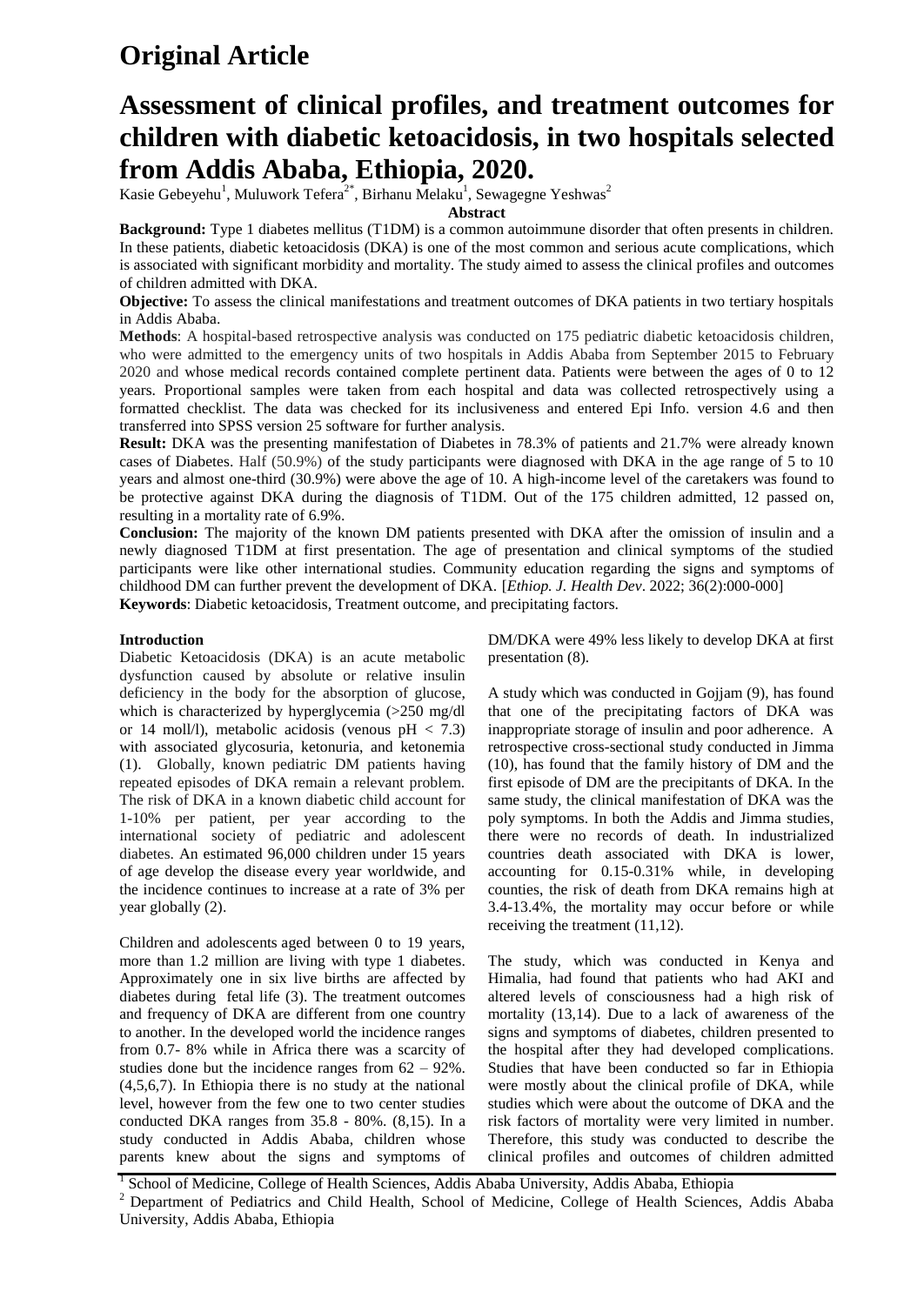with Diabetic Ketoacidosis in two tertiary care hospitals in Addis Ababa.

## **Materials and Methods**

A retrospective cross-sectional study was conducted in the pediatrics departments of Tikur the Anbesa Specialized and the Yekatit 12 hospital. Patient Case records were studied and details about demographics, clinical presentation, and predisposing factors were recorded using a predesigned data collection tool. Confidentiality of the collected data was maintained by omitting the name of the participants.

## **Inclusion and exclusion criteria**

Children aged less than 12 years of age, who were diagnosed with DM and had follow up care from February 1, 2015, to April 1, 2020, were included while, charts that were lost and transferred to another hospital during the study period were excluded from the study.

## **Sample size**

To calculate the adequate minimal sample size, this research utilized the magnitude of DKA from the study conducted in Tikur Anbesa Specialized hospital which was 80% (15). This research utilized a 95% confidence interval level with a 5% margin of error (d). Based on this calculation the sample size was 246. Since the total number of DKA patient seen during the study period were 590 which was less than ten thousand. Corrective formulas were used, and the calculated sample size was 174 with a 10% non-response rate. Accordingly, the minimum calculated sample size was 192 children, of these 175 met the inclusion criteria.

## **Sampling procedure**

Proportional samples were taken from each hospital. The data was collected using systematic random sampling every second patients' records were taken for analysis.

The charts of the study participants admitted with DKA from February 2015 to April 2020 were reviewed. The personal details, presenting complaints, clinical features, family history of the T1DM, laboratory parameters, management, death certificates, and the outcome was recorded using a structured questionnaire. Researchers had taken the family's phone number from the patient's chart in case there was an incomplete chart and the parents had to be contacted. The diagnosis of DKA was made when blood sugar levels at admission were >250mg/dl with poly symptoms (polyuria, polydipsia, polyphagia) and when there was a presence of ketonemia and ketonuria. Severity was graded as mild, moderate, and severe depending on clinical features. All patients were monitored for heart rate, respiratory rate, blood pressure, level of consciousness, and fluid with registrations conducted hourly. Capillary blood glucose and urine ketones were measured hourly while serum electrolytes were measured daily.

## **Study outcomes**

A proportion of children admitted with DKA passed on Risk factors of mortality in DKA patients **Operational definitions and measurements**

- **Children**: the child being 12 years of age or younger.
- **Preceding infection:** any infection 1-2 weeks prior to the onset of DKA.
- **First-degree relatives with DM**: child's mother, father, or sibling with DM.
- **Preceding signs and symptoms of DM/DKA**: a child who had polyuria, polydipsia, and weight loss 1-2 weeks prior to DKA.
- **Knowledge of the signs and symptoms of DM/DKA**: parents who know about the three poly symptoms and weight loss will be considered knowledgeable.
- **3P symptoms**: polyuria (frequent urination), polydipsia (Frequent thirst), polyphagia (excessive hunger) for a day, or more than a day.
- **Dehydration**: signs like dry buccal mucosa, lethargy, sunken eyes, skin pinch goes back slowly
- **Decreased level of consciousness**: patients who provide a response for verbal or painful stimuli only.

## **Statistical Analysis**

Statistical analysis was performed using SPSS ver. 25.0. Binary logistic regression was done by using the crud odd ratio to see the crude significant relation (crude odds ratio with 95% CI) of the association of the independent variable with dependent variables. All variables with  $P < 0.25$  at a 95% confidence level during the bivariate analysis were included in the multivariate analysis to control all possible confounders. P-value less than or equal to 0.05 was considered as a significant cut value. Categorical variables were expressed as frequencies and percentages. The results of the study were displayed using frequency mean, median, tables, and figures.

## **Ethical consideration**

The ethical approval was obtained from the department of pediatrics and child health research and publication committee (DRPC) from the Addis Ababa University, College of Health Science. For confidentiality purposes, the names of the participants were omitted, and the collected data was kept in a locked cupboard.

## **Results**

**Socio-demographic characteristics of the respondents:** Out of the 192 participants, 175 medical records with DKA were reviewed, the rest of the records 17 (8.8%) had incomplete data. The median age of children was 8 years, the participants ages ranged from 6 months to 12 years. 50.9% of the participants were between the ages of 5 and 10 years. 60% of the children were males, with a male to female ratio of 1.5:1. 27% of the participants' mothers were able to read and write, and 25.1% of them had a grade 1- 8 level education, while 43.4% of fathers had an above grade 12 level of education. 68.6% of parents in this study were married, while 8.7% were widowed. 42.3% of mothers were housewives and 2.9% of the mothers were students, while for the fathers' occupation 43.4% were civil servants, 25.1% were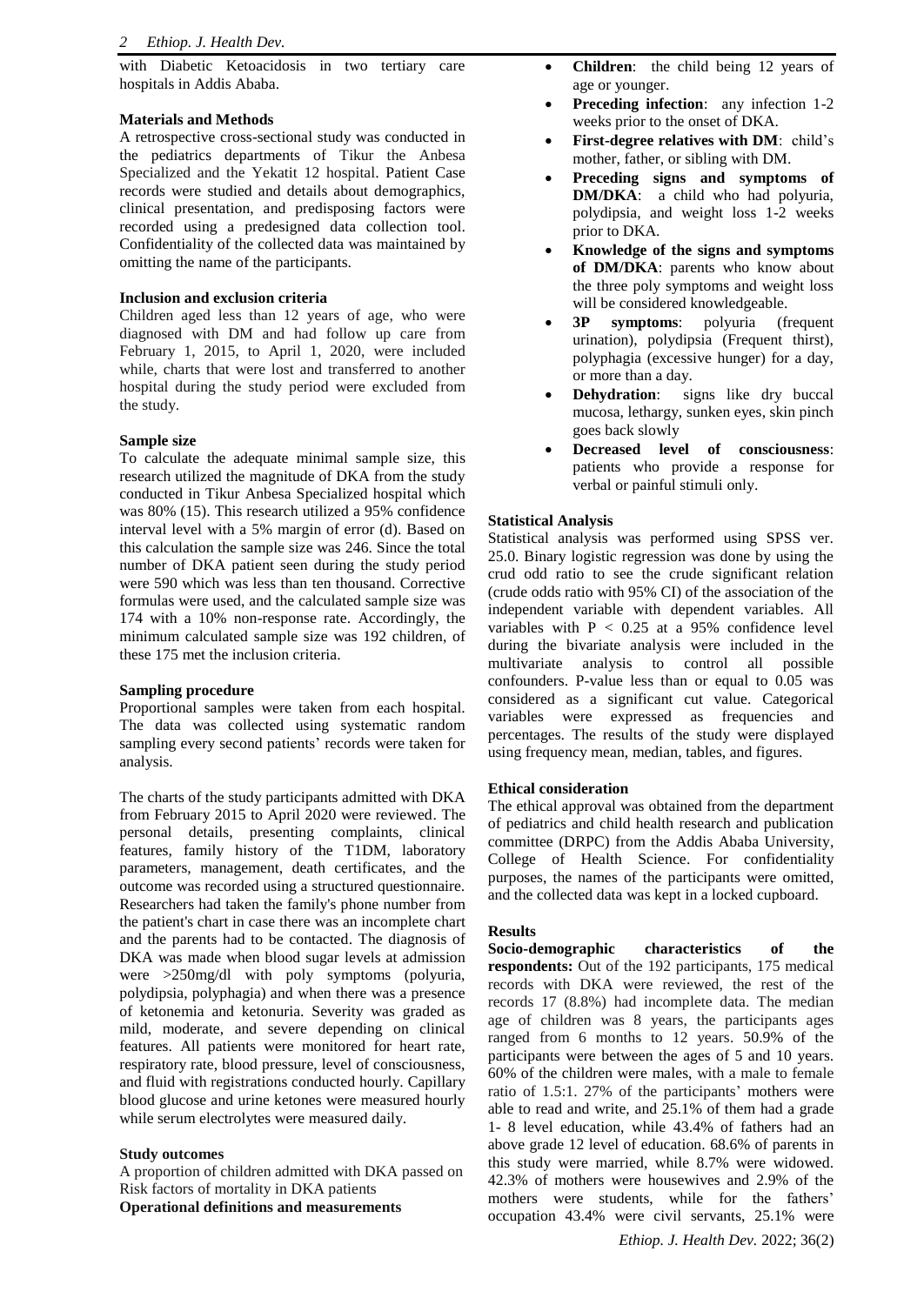merchants, and 13.1% were pensioners. The parental monthly income means, and standard deviations were

4,663 birrs and 2,273 birrs respectively (Table1).

| <b>Variables</b>           |                          | Frequency $(n=175)$ | Percentage (100%) |
|----------------------------|--------------------------|---------------------|-------------------|
| Sex                        | Male                     | 105                 | 60                |
|                            | female                   | 70                  | 40                |
| Age in yr./month           | $<$ 6 months             | 2                   | 1.1               |
|                            | >6 months - 1 years      | 14                  | 8                 |
|                            | $>1$ -5 years            | 16                  | 9.1               |
|                            | $>5-10$ years            | 89                  | 50.9              |
|                            | $> 10$ years             | 54                  | 30.9              |
| Mother's<br>educational    | Unable to read and write | 26                  | 14.3              |
| level                      | Read and write           |                     |                   |
|                            | Grade 1-8                | 48                  | 27.4              |
|                            | Grade 9-12               | 44                  | 25.1              |
|                            | Above 12                 | 18                  | 10.9              |
|                            |                          | 39                  | 22.3              |
| Father's educational level | Unable to read and write | $\overline{4}$      | 2.3               |
|                            | Read and write           |                     |                   |
|                            | Grade 1-8                | 36                  | 20.6              |
|                            | Grade 9-12               | 17                  | 9.7               |
|                            | Above 12                 | 42                  | 24                |
|                            |                          | 76                  | 43.4              |
|                            |                          |                     |                   |
| Occupation of father       | Civil servant            | 76                  | 43.4              |
|                            | Daily labourer           | 32                  | 18.3              |
|                            | Pensioned                | 23                  | 13.1              |
|                            | Merchant                 | 44                  | 25.1              |
| Family income              | $\leq$ 2628 Birr         | 55                  | 31.4              |
| per month                  | 2629-4446 Birr           | 61                  | 34.9              |
|                            | 4447-6264 Birr           | 42                  | 24                |
|                            | $>6264$ Birr             | 17                  | 9.7               |

## **Table 1 Socio-demographic characteristics of children and their families admitted with DKA**

#### **Clinical features of DKA**

Out of the 175 patients, this research found that 90.3% had signs of dehydration while the least clinical presentation was shock which accounted for 8.6%. The most frequent clinical findings were polyuria and polyphagia each accounting for 85.7% of the symptoms. In this study Nocturia and polyphagia were presented as rare manifestations. Almost half of the patients presented with loss of consciousness. 74.3% of the participants had weight loss, and 58.9% of the participants had vomiting.



*Ethiop. J. Health Dev.* 2022; 36(2)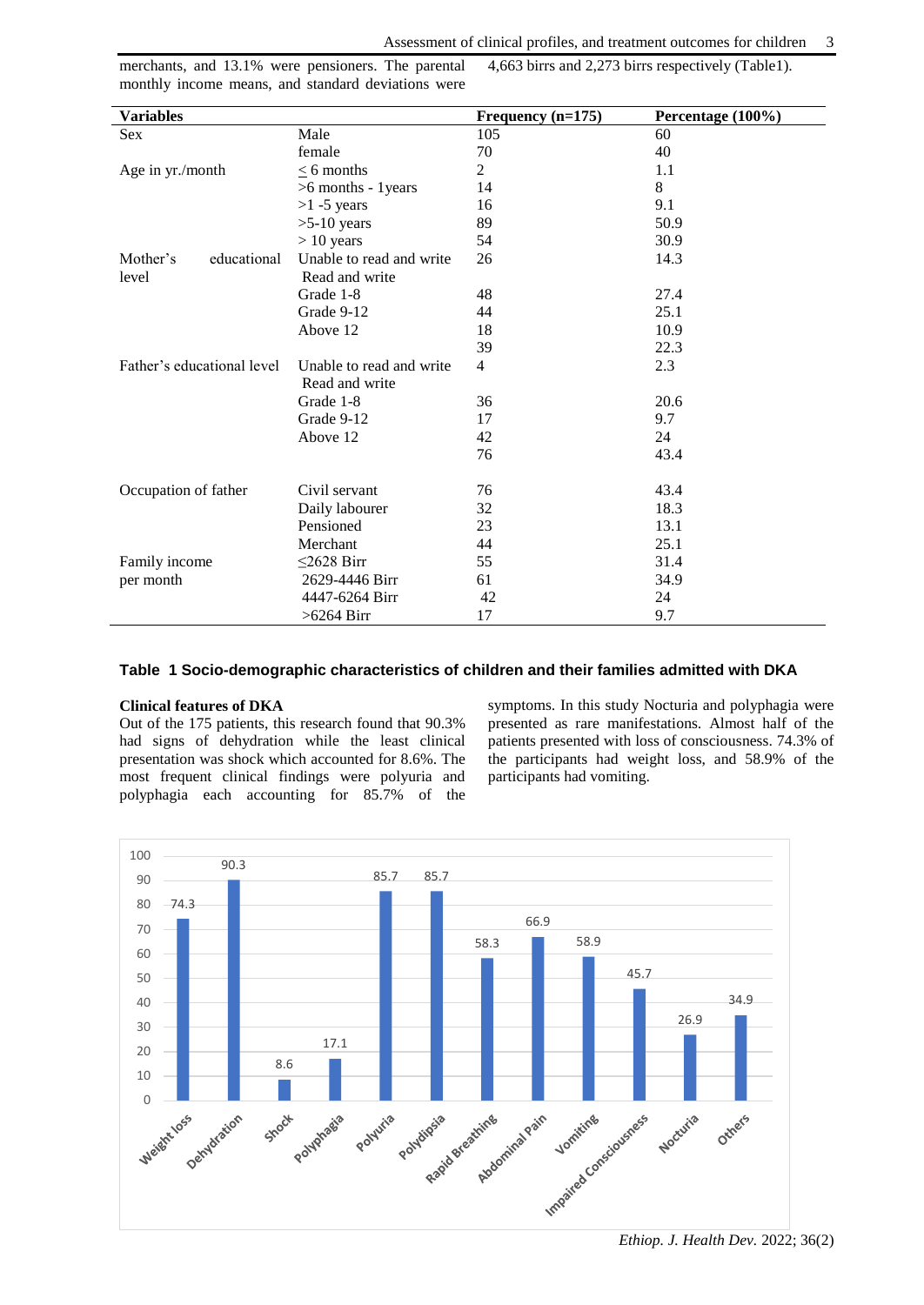## **Figure 1. Clinical future of DKA in children admitted with DKA**

## **Precipitating factors of diabetic ketoacidosis in children**

Out of the 175 participants, 21.7% had a previous diagnosis of diabetes (prior to the current admission), while 78.3% were newly diagnosed. The most common  $(n = 137, 78.3\%)$  precipitating factor of DKA was being newly diagnosed with T1DM. The next common (n  $=38, 21.7\%$ ) was the omission of insulin in a known T1DM. Most of the participants  $(n = 145, 82.9%)$  had preceding signs and symptoms of DM before the onset of DKA. Less than half of the participants (41.7%) had a family history of DM. Almost one-third (28.6%) of the parents knew the clinical sign and symptoms of DM/DKA. Most of the clinical signs and symptoms which were known by the parents were polydipsia (41%), polyuria (36.2%), and weight loss (30%). Of the total of 175 participants, 56.6% with DKA had a Preceding infection before the onset of DKA (Table 2).

**Table 2. Precipitating factors of DKA in children admitted with DKA** 

| Variable                                               |                | <b>Frequency</b><br>$(n=175)$ | <b>Percent</b><br>$(100\%)$ |
|--------------------------------------------------------|----------------|-------------------------------|-----------------------------|
| Is the child known as a type 1 DM                      | YES            | 38                            | 21.7                        |
|                                                        | NO.            | 137                           | 78.3                        |
| Preceding signs and symptoms of DM                     | Yes            | 145                           | 82.9                        |
| before the onset of DKA                                | no             | 30                            | 17.1                        |
|                                                        |                |                               |                             |
| First-degree relatives with DM?                        | <b>Yes</b>     | 73                            | 41.7                        |
|                                                        | no             | 102                           | 58.3                        |
| Parents' knowledge of signs and symptoms<br>of DKA/DM? | Yes            | 50                            | 28.6                        |
|                                                        | N <sub>0</sub> | 125                           | 71.4                        |
| Omit insulin before the onset of DKA?                  | Yes            | 38                            | 21.7                        |
|                                                        | N <sub>0</sub> | 137                           | 78.3                        |
|                                                        |                |                               |                             |
| Preceding infection before the onset of                | Yes            | 99                            | 56.6                        |
| DKA                                                    | No             | 76                            | 43.4                        |

#### **Treatment outcome of DKA in children**

Out of the 175 participants, 12 passed away, resulting in a mortality rate of 6.9%. The mean and standard



respectively (Figure 2).

deviation of hospital stays in days was 7 and 4

**Figure 2. Treatment outcome of DKA in children admitted with DKA** 

## **Bivariate analysis of precipitating factors of DKA among children with DM**

Bivariate logistic regression analysis was conducted to identify the relationship between DKA and the associated risk factors. According to this analysis the educational level of the parents, occupation of the mother, family monthly income, prior infection before the onset of DKA, knowledge of the parents in relation to the symptoms, preceding signs, and symptoms of DM before the onset of DKA, and the omission of insulin were significantly associated with the prevalence of DKA in children. However, some variables like sex, age, family history of DM, known T1DM, and parent's marital status had no significant association according to the bivariate logistic regression (Table 3).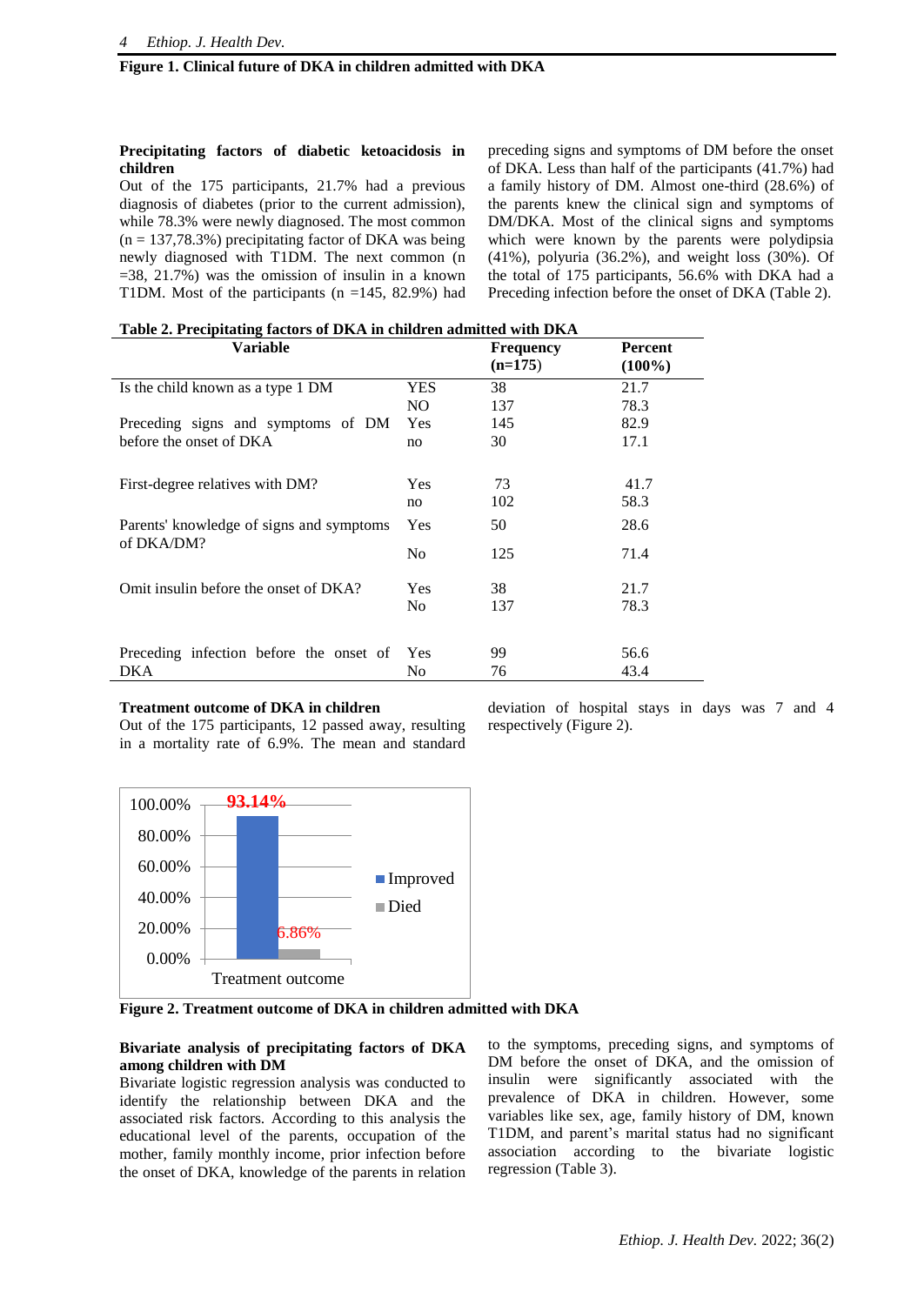| рил ш сшигсш<br>Variable                                        | Categories                                                                        | <b>DKA</b>                                                                |                                                                            | COR with 95% CI                                                                                                                     | P-value                                      |  |
|-----------------------------------------------------------------|-----------------------------------------------------------------------------------|---------------------------------------------------------------------------|----------------------------------------------------------------------------|-------------------------------------------------------------------------------------------------------------------------------------|----------------------------------------------|--|
|                                                                 |                                                                                   | Yes                                                                       | N <sub>0</sub>                                                             |                                                                                                                                     |                                              |  |
| Mother                                                          | Unable to read and write                                                          | 25(96.2%)                                                                 | $1(3.8\%)$                                                                 | 2.083(0.25-21.199)                                                                                                                  | 0.535                                        |  |
| educational<br>level                                            | Read and write                                                                    | 45(93.8%)                                                                 | $3(6.3\%)$                                                                 | $1.250(0.238 - 6.569)$                                                                                                              | 0.792                                        |  |
|                                                                 | Grade 1-8                                                                         | 34(77.3%)                                                                 | 10(22.7%)                                                                  | $0.283(0.72 - 1.118)$                                                                                                               | $0.072*$                                     |  |
|                                                                 | Grade 9-12<br>Above grade 12                                                      | $17(94.4\%)$<br>36(92.3%)                                                 | $1(5.6\%)$<br>3(7.7%)                                                      | $1.417(0.137 - 14.641)$<br>1                                                                                                        | 0.770                                        |  |
| Father                                                          | Unable to read and write                                                          | 3(75%)                                                                    | 1(25%)                                                                     | $0,508(0.048 - 5.332)$                                                                                                              | 0.572                                        |  |
| educational<br>level                                            | Read and write<br>Grade 1-8<br>Grade 9-12<br>Above grade 12                       | 35(97.2%)<br>15(88.2%)<br>39(92.9%)<br>65(85.5%)                          | $1(2.8\%)$<br>2(11.8%)<br>$3(7.1\%)$<br>$11(14.5\%)$                       | 5.923(0.734-47.790)<br>1.269(0.254-6.336)<br>2.200(0.578-8.376)<br>1                                                                | $0.095*$<br>0.771<br>$0.248*$                |  |
| Mother<br>occupation                                            | Unemployed<br>Civil servant<br>Student<br>Housewife<br>Daily labourer<br>Merchant | $16(88.9\%)$<br>32(91.4%)<br>$2(40\%)$<br>67(90.5%)<br>18(90%)<br>19(95%) | $2(11.1\%)$<br>$3(8.6\%)$<br>$3(60\%)$<br>$7(9.5\%)$<br>$2(10\%)$<br>1(5%) | $0.421(0.035 - 5.083)$<br>$0.561(0.054 - 5.789)$<br>$0.035(0.002 - 0.518)$<br>$0.504(0.058 - 4.352)$<br>$0.474(0.039 - 5.688)$<br>1 | 0.496<br>0.628<br>$0.015*$<br>0.533<br>0.556 |  |
| Occupation<br>of<br>father                                      | Civil servant<br>Daily labourer<br>Pensioned                                      | 64(84.2%)<br>30(93.8%)<br>21(91.3%)                                       | $13(15.8\%)$<br>$3(6.3\%)$<br>2(8.7%)                                      | 2.812(0.592-13.364)<br>1.969(0.407-9.520)<br>3.937(0.838-18.491)                                                                    | $0.193*$<br>0.400<br>$0.082*$                |  |
| Income<br>per                                                   | Merchant<br>$\leq 2628$                                                           | 42(95.5%)<br>49(89.1%)                                                    | $2(4.5\%)$<br>$6(10.9\%)$                                                  | 1<br>2.513(0.616-10.243)                                                                                                            | Ref.<br>$0.199*$                             |  |
| month                                                           | 2629-4446<br>4447-6264                                                            | 56(91.8%)<br>39(92.9%)                                                    | $5(8.2\%)$<br>$3(7.1\%)$                                                   | $3.446(0.811 - 14.642)$<br>4.000(0.789-20.278)                                                                                      | $0.094*$<br>$0.094*$                         |  |
|                                                                 | >6264                                                                             | 13(76.5%)                                                                 | 4(23.5%)                                                                   | $\mathbf{1}$                                                                                                                        | Ref.                                         |  |
| Signs<br>and<br>of<br>symptoms<br>DM before the<br>onset of DKA | Yes<br>N <sub>o</sub>                                                             | 134(92.4%)<br>23(76.7%)                                                   | $11(7.6\%)$<br>7(23.3%)                                                    | 3.708(1.303-10.550)<br>$\mathbf{1}$                                                                                                 | $0.014*$<br>Ref                              |  |
| Parent                                                          | Yes                                                                               | 42(84%)                                                                   | 8(16%)                                                                     | $0.457(0.169 - 1.234)$                                                                                                              | $0.122*$                                     |  |
| of<br>Knowledge<br>S/S<br>of<br><b>DM/DKA</b>                   | N <sub>o</sub>                                                                    | 115(92%)                                                                  | $10(8\%)$                                                                  | $\mathbf{1}$                                                                                                                        | Ref                                          |  |

| Table 3: Bivariate analysis of the educational and economic status of the parent as precipitating factors of |  |  |  |
|--------------------------------------------------------------------------------------------------------------|--|--|--|
| DKA in children                                                                                              |  |  |  |

**NB: \*variables were significant (P <0.25) in bivariate analysis. S/S sign and symptom** 

## **Multivariate analysis precipitating factors of DKA among DM children:**

According to the results of the multivariate analysis of newly diagnosed patients, DM had a high chance of having DKA with a statically significant P-value < 0.048. Prior infection was independently associated with an eightfold higher risk for DKA in our study OR (8.593[1.125-65.631], in a known DM patient's omission of insulin, the risk was six-fold higher for developing DKA OR (6.648[1.064-41.544]. (Table 4).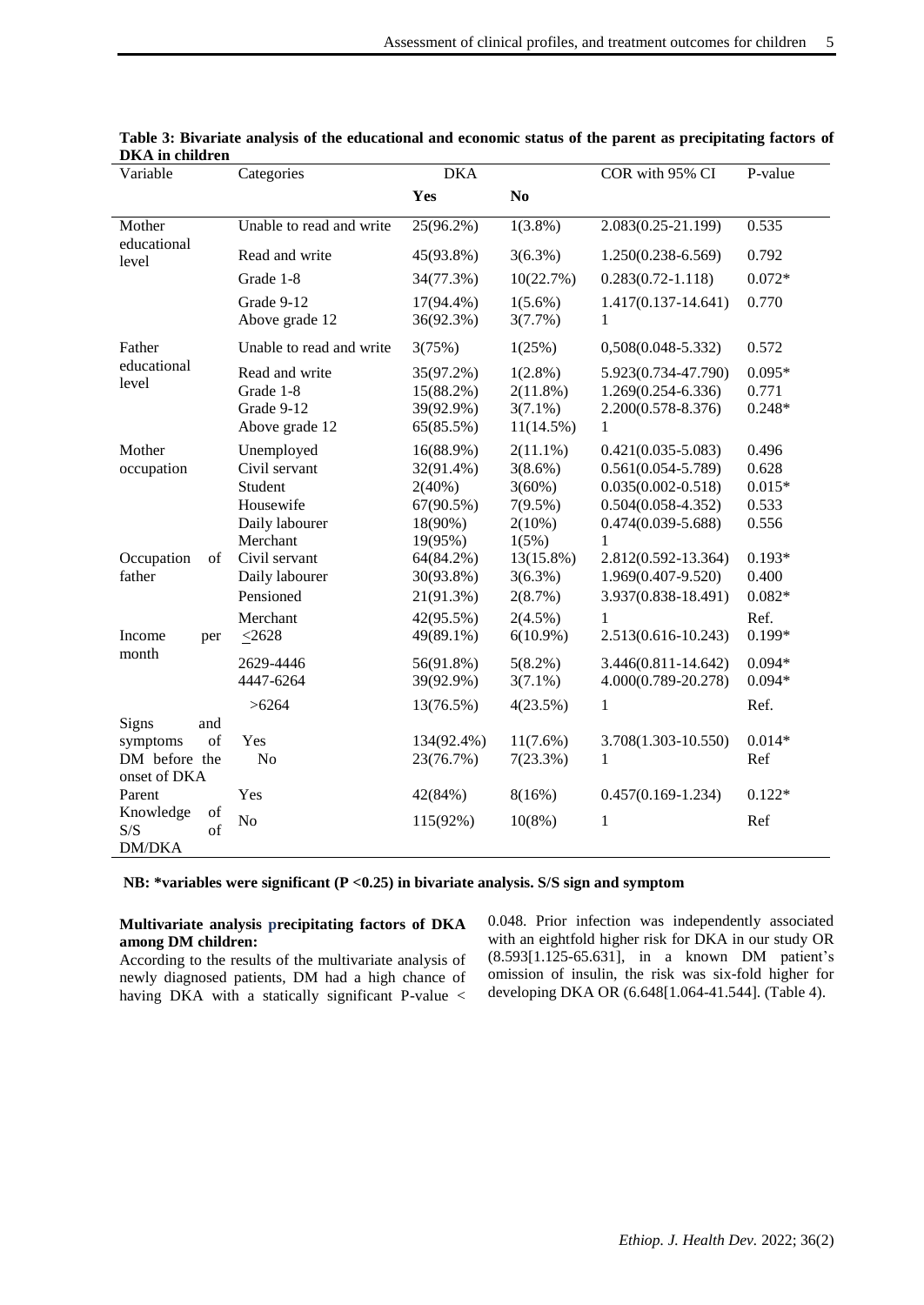|                              |                   |            | Table 4. Multivariate analysis for associated precipitating factors of DIMT |                         |                |  |
|------------------------------|-------------------|------------|-----------------------------------------------------------------------------|-------------------------|----------------|--|
| <b>Variables</b>             | <b>Categories</b> |            | $COR$ with $95%$                                                            |                         | <b>P-value</b> |  |
|                              |                   |            | CI                                                                          |                         |                |  |
| Is the child                 | Yes               | 38(22%)    | $0.295(0.107 - 0.812)$                                                      | $0.051(0.003 - 0.898)$  | $*0.042$       |  |
| Known<br>as<br>type 1 DM     | N <sub>o</sub>    | 137(78%)   |                                                                             |                         |                |  |
| Family                       | Yes               | 73(41.7%)  | $0.318(0.113 - 0.891)$                                                      | $0.083(0.009 - 0.735)$  | $*0.025$       |  |
| of<br>history<br>DM          | N <sub>o</sub>    | 102(58.3%) |                                                                             |                         |                |  |
| Infection                    | Yes               | 99(56.5%)  | 5.363(1.687-17.045)                                                         | 8.593(1.125-65.631)     |                |  |
| before<br>the<br>of<br>onset | N <sub>0</sub>    | 76(43.5%)  |                                                                             |                         | $*0.038$       |  |
| <b>DKA</b>                   |                   |            |                                                                             |                         |                |  |
| Omission of                  | Yes               | 38(22%)    | 3.73 (1.124-32.470)                                                         | $6.648(1.064 - 41.544)$ |                |  |
| insulin                      | N <sub>0</sub>    | 137(78%)   |                                                                             |                         | $*0.043$       |  |

**Table 4. Multivariate analysis for associated precipitating factors of DKA** 

NB: \*variables were significant (P < 0.05) in multivariable analysis.

## **Factors associated with treatment outcomes of DKA in children**

Multivariate logistic regression analysis was conducted to identify the treatment outcomes of DKA in relation to cerebral edema, prior infection, electrolyte imbalances, and acute kidney injury, which have a significant association with the mortality of DKA patients. (Table 5).

| Table 5. Bivariate and Multivariate analysis of factors associated with mortality of children admitted with |  |  |  |
|-------------------------------------------------------------------------------------------------------------|--|--|--|
| <b>DKA</b>                                                                                                  |  |  |  |

| <b>Variable</b>          | <b>Categories</b> | <b>Treatment outcome</b> |             | <b>COR</b><br>with<br>95% CI  | AOR with 95%<br>CI                       | <b>P</b> -<br>value       |
|--------------------------|-------------------|--------------------------|-------------|-------------------------------|------------------------------------------|---------------------------|
|                          |                   | No\Discharged            | Yes/Died    |                               |                                          |                           |
| Cerebral oedema          | Yes               | 6(40%)                   | $9(60\%)$   | $\mathbf{1}$                  | 1                                        | $*0.00*$<br>1             |
|                          | No                | 157 (98.1%)              | $3(1.9\%)$  | $0.013(0.003 -$<br>$(0.059)*$ | $0.007(0.00 -$<br>$0.114$ <sup>**</sup>  |                           |
| Pulmonary edema          | Yes               | 5(41.7%)                 | 7(58.3%)    | 1                             |                                          | 0.990                     |
|                          | No                | 158 (96.9%)              | $5(3.1\%)$  | $0.923(0.005 -$<br>$0.097)*$  | $0.042(0.003 -$<br>0.700)                |                           |
| Infection                | Yes               | 43 (82.7%)               | 9(17.9%)    | $0.119(0.031 -$<br>$0.462)*$  | 8.085(1.016-<br>59.67)**                 | $*0.04$                   |
|                          | No                | 120 (97.6%)              | $3(2.4\%)$  | 1                             |                                          |                           |
| Electrolyte<br>imbalance | Yes               | 29 (82.9%)               | $6(17.1\%)$ | $0.216(0.065 -$<br>$0.719)*$  | 7.754(1.054-<br>57.059)**                | $*0.04$<br>$\overline{4}$ |
|                          | No                | 134 (95.7%)              | 6(4.3%)     | 1                             | 1                                        |                           |
| Hypoglycaemia            | Yes               | 23 (76.7%)               | 7(23.3%)    | $\mathbf{1}$                  |                                          | 0.058                     |
|                          | N <sub>o</sub>    | 140 (96.6%)              | $5(3.4\%)$  | $0.117(0.034 -$<br>$(0.401)*$ | $0.042(0.003 -$<br>0.715)                |                           |
| Renal failure            | Yes               | 20 (69%)                 | 9(31%)      | $\mathbf{1}$                  | 1                                        | $*0.00*$<br>1             |
|                          | No                | 143 (97.9%)              | $3(2.1\%)$  | $0.947(0.012 -$<br>$0.187)*$  | $0.018(0.002 -$<br>$0.203$ <sup>**</sup> |                           |

NB: \*variables having a (P <0.25) in bivariate analysis, \*\*statistically significant at p-value  $\leq 0.05$  in the multivariable analysis

#### **Discussion**

In the current study, the sociodemographic data, clinical profiles, and outcomes of DKA patients from two tertiary care hospitals were analyzed. In this study, the first presentation of DM was DKA in 78.3% of the participants. This finding is different from studies conducted in three hospitals selected from Addis Ababa, as well as the Kenyan and Himalayan studies

*Ethiop. J. Health Dev.* 2022; 36(2)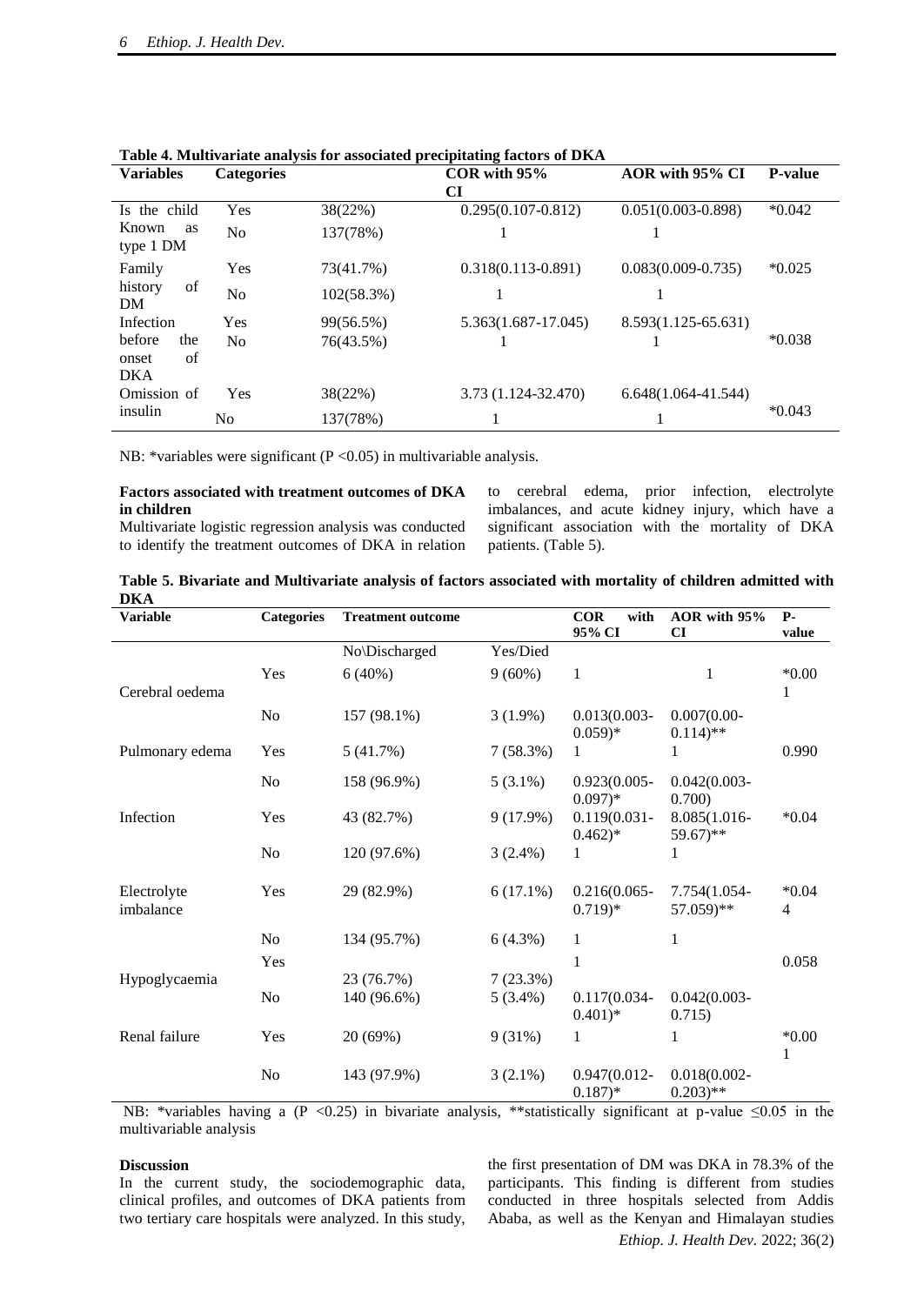where DKA was seen in 34.7%, 35%, and 48% of newly diagnosed patients respectively (10,13,14). This discrepancy might be due to this study being conducted in a tertiary hospital where there is an organized diabetic clinic, where patients and caregivers were exposed to education about DM which might have made the occurrence of DKA less likely in known DM patients.

The most frequent clinical features of DKA in this study were dehydration (90.3%), polydipsia (86.9%), polyuria (85.7%), weight loss (74.3%), abdominal pain (66.9%), vomiting (58.9%), and rapid breathing (58.3%). This is consistent with the study conducted in Tigray (16), Pakistan (17), Saudi (18), and Egypt (19), while discordant with an earlier study conducted in the Sri Aurobindo Institute (20) where the poly symptoms were not the main clinical manifestation (16.6%) because the main precipitating factors were infections. Less than one third (28.6%) of the parents in this study knew about the signs and symptoms of DM/DKA which is discordant with a study conducted in Addis Ababa hospitals (43%) (21, 8) with this discrepancy being because of most of the patients being newly diagnosed.

Approximately, half of the patients (50.8%) were between the ages of 5 and 10 years, this was different from a study conducted in Spain (40.8%) (21) and in Iraq (22), which reported that 45.5% of children who presented with DKA were above 10 years of age. The median age in this study at first presentation was 8 years as in previous studies conducted in Tigray and India where children presented at 11 and 9 years of age (16, 20). Though the literature suggests equal prevalence in both sexes, in this study the male was predominant, with a male to female ratio of 1.5:1. This finding is different from studies conducted in the Middle East and Asia (Iraq, Southern India, Chennai, and Iran) (22, 23, 24, 25), where females were predominant but there was no explanation with regards to this finding.

The presence of infection 1-2 weeks prior to the onset of DKA was significantly associated with the occurrence of DKA in children this finding is like a study conducted in Southern India (24). The presence of infection can cause the body to produce higher levels of adrenaline or cortisol which counter-regulate the production of insulin.

There were 12 instances of mortality with DKA in this study bringing the mortality rate to 6.9%. This finding is consistent with a Kenyan study (6.9%) (13), however this is higher than a study conducted in Pakistan (4%) (16) and lower than a study conducted at the Madras Medical College, Chennai (12.8 %) (24). In two different studies conducted earlier in Ethiopia and India, there were no instances of mortality reported (9,19). This may be due to the small sample size in both those studies.

Acute renal failure occurred in 16.5% of these participants and the overall mortality rate was 31% in this study. This is different from studies conducted in

India Chennai and Iran where it was 3.7% and 4.7% respectively (24,25). In this study, most patients presented with dehydration which had predisposed them to pre-renal azotemia.

Cerebral edema in this study was seen in 15 of the patients, of which 9 passed on, this is higher than the previous study 21-24%. (26)

Infections were found in in 52 participants in this study, this is a bit higher than a previous study from Egypt (21.9%) (27).

In the current study, 17.1% of participants with electrolyte imbalance passed away. This was consistent with studies conducted in Iran and Bangladesh (25, 28). While is discordant with studies conducted in the developed world where infection and renal failure were not identified as major risk factors for both mortality and morbidity (29, 30, 31). The presence of type 1 diabetes in a first-degree relative (FDR) is associated with a decreased risk of DKA at diagnosis. DKA occurred less in children with at least one FDR affected by T1D (13.0 vs 37.4%, P<0.001) (32,33). This is like in this study, the explanation could be the signs and symptom of DM, which were known by the family and therefore decreased the risk of DKA at diagnosis.

This study has limitations because the analysis was done retrospectively and as such follow-ups with the patients were not possible.

## **Conclusion**

Diabetic ketoacidosis is an acute metabolic disease resulting in hospital admissions and 78% of newly diagnosed diabetics presented with DKA. Awareness among the community about the signs and symptoms of DM by primary healthcare workers can reduce the occurrence of DKA. Early diagnosis and management can prevent 6.9% of deaths annually.

#### **Contributions of the Authors**

K.G: proposal development and manuscript writing M.T: advised on proposal development, oversaw study implementation, and manuscript writing B.M: data collection

S.Y: revision of the proposal and support in manuscript editing

#### **Reference**

- 1. DiMeglio LA, Acerini CL, Codner E, Craig ME, Hofer SE, Pillay K, Maahs DM. ISPAD Clinical Practice Consensus Guidelines 2018: glycemic control targets and glucose monitoring for children, adolescents, and young adults with diabetes.
- 2. Mayer-Davis EJ, Kahkoska AR, Jefferies C, Dabelea D, Balde N, Gong CX, Aschner P, Craig ME. ISPAD Clinical Practice Consensus Guidelines 2018: Definition, epidemiology, and classification of diabetes in children and adolescents. Pediatric diabetes. 2018 Oct;19(Suppl 27):7.
- 3. Diabetes facts & figures *Last update: 09/12/2021* The [IDF Diabetes Atlas Tenth](http://www.diabetesatlas.org/)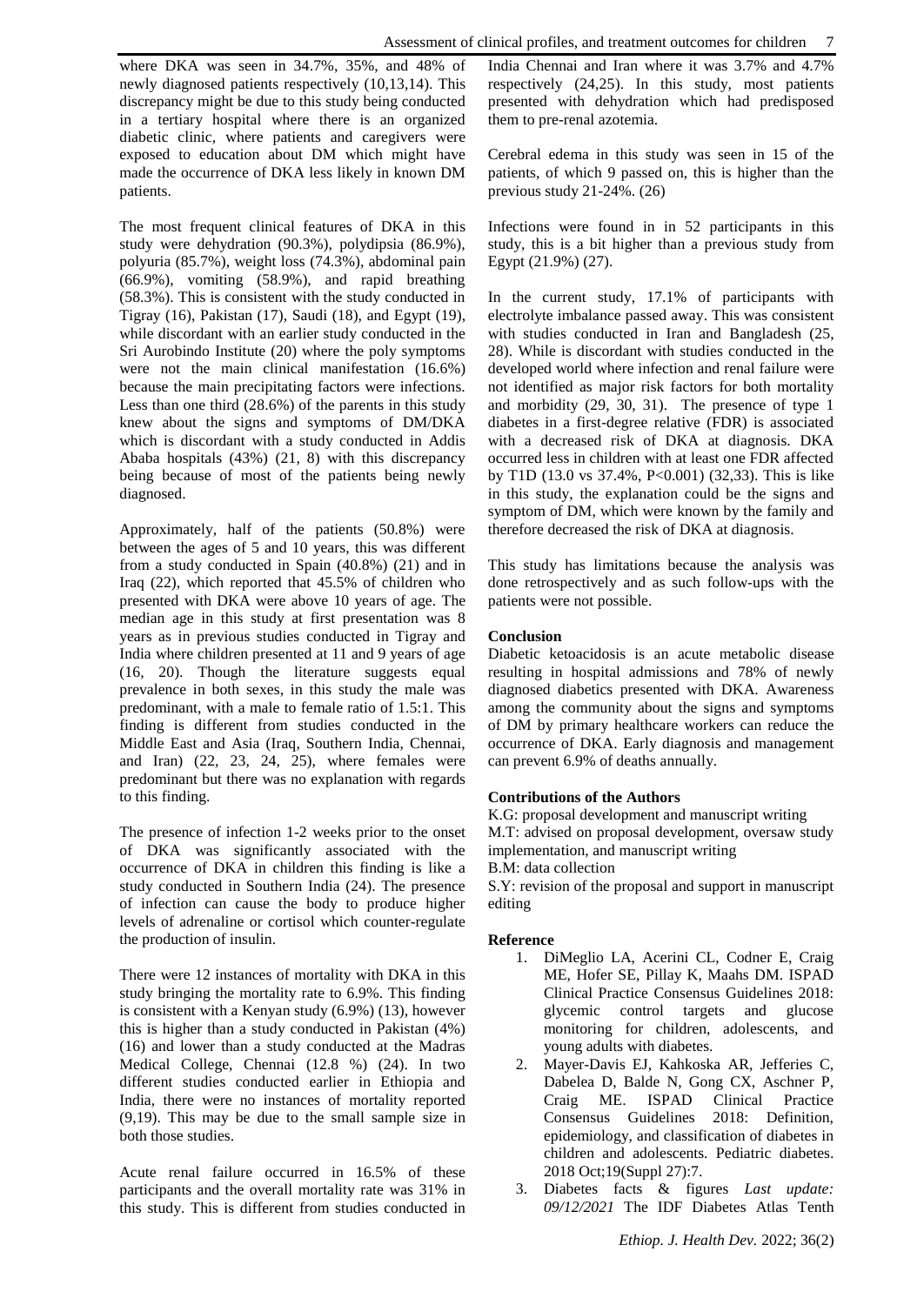[edition 2021](http://www.diabetesatlas.org/)

- 4. Ugege O, Ibitoye PK, Jiya NM. Childhood diabetes mellitus in Sokota, north-western Nigeria: A ten-year review. Sahel Medical Journal. 2013 Jul 1;16(3):97.
- 5. Reddy Y, Ganie Y, Pillay K. Characteristics of children presenting with newly diagnosed type 1 diabetes. South African Journal of Child Health. 2013 May;7(2):46-8.
- 6. Rewers A, Chase HP, Mackenzie T, Walravens P, Roback M, Rewers M, Hamman RF, Klingensmith G. Predictors of acute complications in children with type 1 diabetes. Jama. 2002 May 15;287(19):2511-8.
- 7. Hanas R, Lindgren F, Lindblad B. A 2‐yr national population study of pediatric ketoacidosis in Sweden: predisposing conditions and insulin pump use. Pediatric diabetes. 2009 Feb;10(1):33-7.
- 8. Atkilt HS, Turago MG, Tegegne BS. Clinical characteristics of diabetic ketoacidosis in children with newly diagnosed Type 1 diabetes in Addis Ababa, Ethiopia: a crosssectional study. PloS one. 2017 Jan 30;12(1):e0169666.
- 9. Assefa B, Zeleke H, Murugan R, Wondwossen K. Incidence, and predictors of diabetic ketoacidosis among children with diabetes in west and east Gojjam zone referral hospitals, northern Ethiopia, 2019. Italian Journal of Pediatrics. 2020 Dec;46(1):1-9.
- 10. Ababulgu RZ, Tesfaye BT. Characteristics and outcomes of children with type-I diabetes mellitus hospitalized for ketoacidosis. Current Diabetes Reviews. 2020 Sep 1;16(7):779-86.
- 11. Dunger DB, Sperling MA, Acerini CL, Bohn DJ, Daneman D, Danne T, Glaser NS, Hanas R, Hintz RL, Levitsky LL, Savage MO. European Society for Paediatric Endocrinology/Lawson Wilkins Pediatric Endocrine Society consensus statement on diabetic ketoacidosis in children and adolescents. Pediatrics. 2004 Feb 1;113(2):e133-40.
- 12. Jayashree M, Singhi S. Diabetic ketoacidosis predictors of outcome in a pediatric intensive care unit of a developing country. Pediatric critical care Medicine. 2004 Sep 1;5(5):427- 33.
- 13. Musoma SN, Omar A, Mutai BC, Laigong P. Outcomes of Children and Adolescents Admitted with Diabetic Ketoacidosis at Kenyatta National Hospital (KNH), Kenya. Journal of Diabetes Research. 2020 Oct 20;2020.
- 14. Bhardwaj P, Yadav V, Sharma M. Clinical profile, and outcome of the children with diabetic ketoacidosis (DKA) in the hilly Himalayan state of north India. Int J Res Med Sci. 2017 Dec;5(12):5402-.
- 15. Fantahun B. Prevalence of diabetic ketoacidosis in newly diagnosed diabetes mellitus pediatric patients in Tikur Anbessa Specialized Hospital. Ethiopian Journal of Pediatrics and Child Health. 2008;4(1):1-8.
- 16. Hadgu FB, Sibhat GG, Gebretsadik LG. Diabetic ketoacidosis in children and adolescents with newly diagnosed type 1 diabetes in Tigray, Ethiopia: retrospective observational study. Pediatric health, medicine and therapeutics. 2019;10:49.
- 17. Lone SW, Siddiqui EU, Muhammed F, Atta I, Ibrahim MN, Raza J. Frequency, clinical characteristics, and outcome of diabetic ketoacidosis in children with type-1 diabetes at a tertiary care hospital. JPMA. The Journal of the Pakistan Medical Association. 2010 Sep 1;60(9):725.
- 18. Satti SA, Saadeldin IY, Dammas AS. Diabetic ketoacidosis in children admitted to pediatric intensive care unit of King Fahad hospital, Al-Baha, Saudi Arabia: precipitating factors, epidemiological parameters, and clinical presentation. Sudanese journal of pediatrics. 2013;13(2):24.
- 19. Mamdouh M, Eldin AS. Diabetic Ketoacidosis : Clinical Features and Precipitating Factors at DEMPU. 2016;(November):19–20. ESPE Abstracts (2016) 86 P-P2-310
- 20. Varshney GA, Varshney D, Mehr V, Kela G, Kharia R, Agrawal G, Gupta R. Clinical profile, and outcome of diabetic ketoacidosis in children at tertiary care hospital. Journal of Evolution of Medical and Dental Sciences. 2015 Apr 16;4(31):5329-34.
- 21. AL GG, Casado G, Etxebarrial R, MJ LG. Ketoacidosis at onset of type 1 diabetes mellitus in pediatric age in Spain and review of the literature. Pediatric endocrinology reviews: PER. 2012 Mar 1;9(3):669-71.
- 22. Ahmed S, Jan M, Rashid I, Rashid T, Shahzad N. Clinical Profile and Outcome of Pediatric Patients with Diabetic Ketoacidosis. IOSR J Dent Med Sci Ver III [Internet]. 2015;14(3):2279–861. Available from: [www.iosrjournals.org](http://www.iosrjournals.org/)
- 23. Varadarajan P, Suresh S. Role of infections in children with diabetic ketoacidosis-a study from South India. International Journal of Diabetes and Clinical Research. 2014;1(2):2.
- 24. PonJeba MA, Varadarajan P. Risk factors for poor outcome in diabetic ketoacidosis at the initial presentation among children with Type 1 diabetes mellitus. Int J Contemp Pediatr. 2018 Sep;5:1745-9.
- 25. Razavi Z, Hamidi F. Diabetic ketoacidosis: demographic data, clinical profile, and outcome in a tertiary care hospital. Iranian Journal of Pediatrics. 2017;27(3).
- 26. Wolfsdorf J, Glaser N, Sperling MA. Diabetic ketoacidosis in infants, children, and adolescents: a consensus statement from the American Diabetes Association. Diabetes Care. 2006 May 1;29(5):1150-9.
- 27. Ismail NA, Kasem OM, Abou-El-Asrar M, El-Samahy MH. Epidemiology and management of type 1 diabetes mellitus at the ain sham university pediatric hospital. J Egypt Public Health Assoc. 2008 Jan 1;83(1-2):107-32.